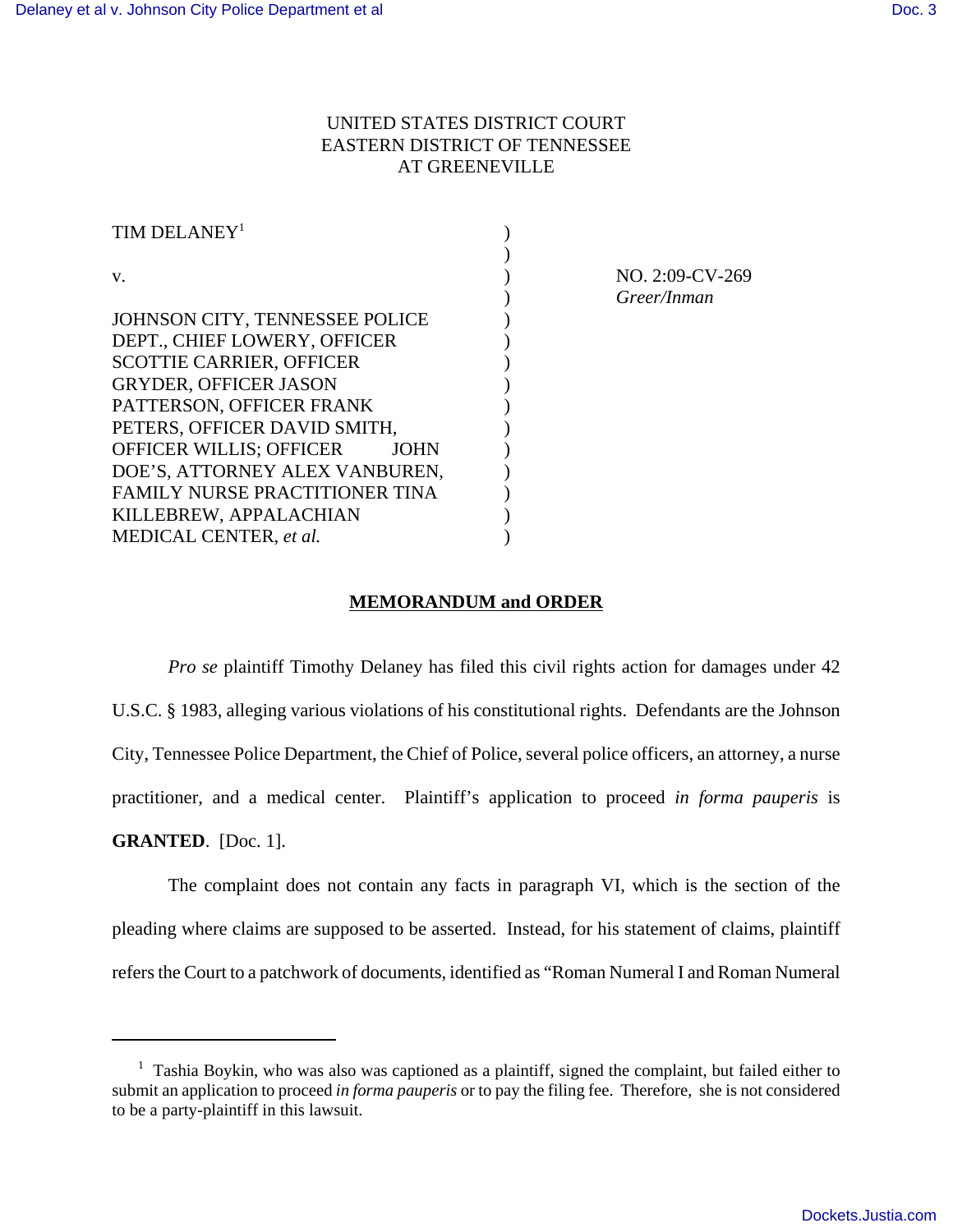II on page 6 of 11, . . . the modified version of the Complaint Form and the Complaint to the U.S. Department of Justice Coordination and Review Section- NYA Civil Rights Division attached at the end of complaint with new found evidence and medical records." Paragraph V, the section where a plaintiff sets forth his request for relief, does not contain a statement of what remedies plaintiff seeks, but again directs the Court to "[s]ee" the same documents. Among these documents are copies of newspaper articles, a flyer advertising a visit to Tri-Cities by Rev. Al Sharpton's representative from the National Action Network, three pages of DeLaney Family Sign-In Sheets , listing the names of witnesses to purported police brutality during a July 4, 2005 fireworks display in Johnson City, Tennessee, plaintiff's medical records, letters to and from plaintiff, plaintiff's arrest sheet, and other paperwork.

## **I. Screening.**

This pleading, though it must first be pieced together, must be screened, *see* 28 U.S.C. § 1915(e)(2), and must be dismissed if the Court determines that it is frivolous, malicious, fails to state a claim upon which relief can be granted, or seeks damages against a defendant who is immune from such relief. In performing this task, the Court bears in mind the rule that *pro se* pleadings filed in civil rights cases must be liberally construed and held to a less stringent standard than formal pleadings drafted by lawyers. *Haines v. Kerner*, 404 U.S. 519, 520 (1972).

#### **II. Allegations in the Complaint.**

The pleadings allege that, on July 4, 2005, several officers with the Johnson City Police Department arrived in plaintiff's neighborhood, where children were setting off fireworks and, apparently, neighbors had gathered. The officers began to disburse plaintiff's neighbors by pointing a shotgun at them and ordering them to go into their home. Thereafter, defendant officer Willis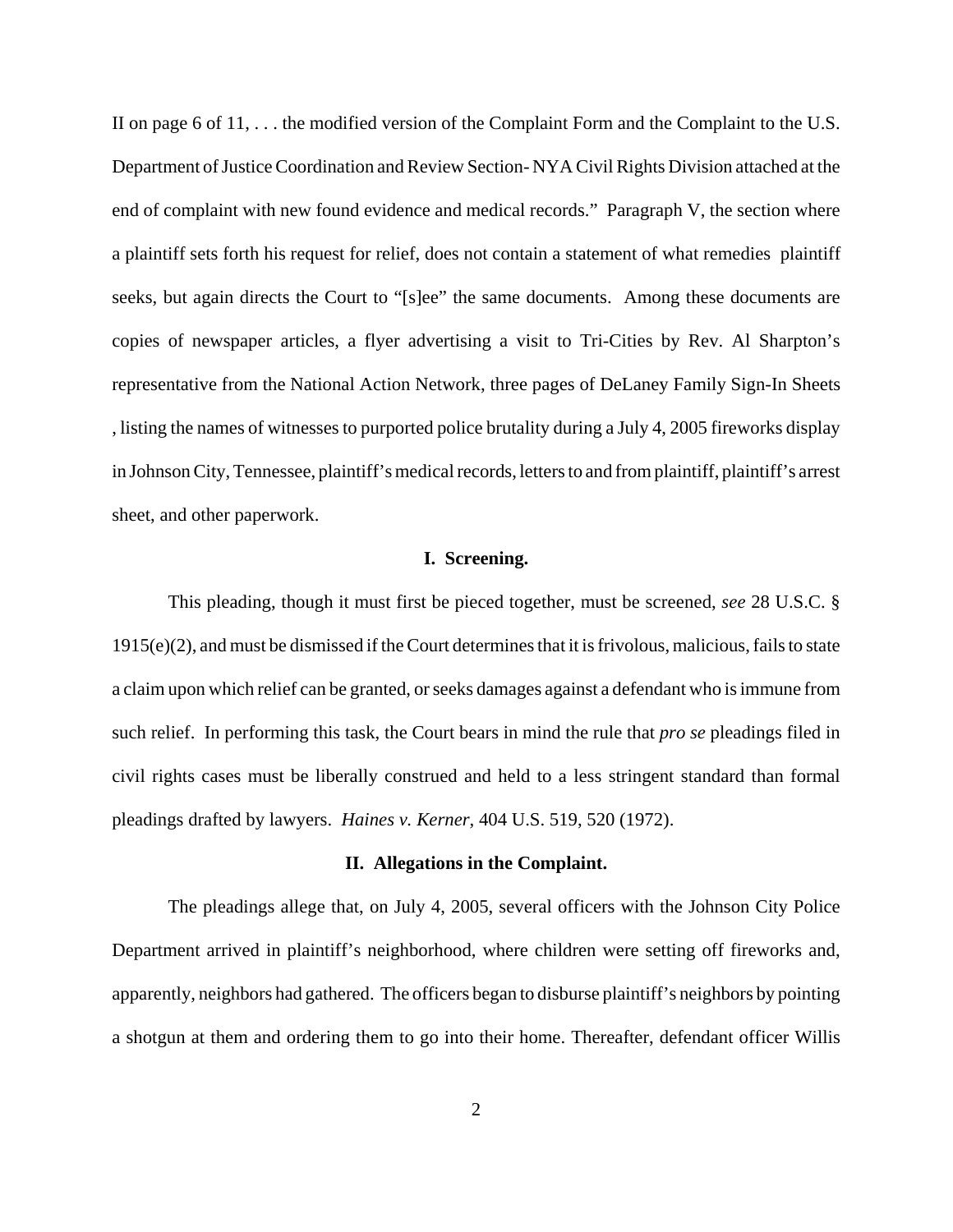ordered several children to get into his squad car, among them a young relative of plaintiff's. Defendant Willis, who attempted to grab plaintiff's young relative by her hair, punched plaintiff in the face with his fist multiple times, when plaintiff tried to reason with the officer. Other officers jumped on plaintiff.

Plaintiff's fiancee, Tasha Boykin, then reached out to grab Officer Willis, and he responded by striking her with his elbow, throwing her to the ground, drawing his gun and threatening plaintiff. Plaintiff was then shot twice with a taser gun, handcuffed, and beaten with the butt of a shotgun, flashlights, and fists. Ultimately, both plaintiff and his fiancee, who by this time had also been handcuffed and shot with a taser, were arrested (falsely, according to plaintiff) and charged with unsubstantiated crimes. Plaintiff served time in the county jail.

Plaintiff also asserts that, on June 25, 2008, he was subjected to racial profiling when he was stopped by the police, ostensibly for speeding (in an area with speed bumps), and subjected to excessive force by defendant officer David Smith. The above two incidents are alleged to be part and parcel of a pattern and practice of racial discrimination by the Johnson City Police Department, spanning some eighteen years (July of 1991 - November of 2009) (i.e., the date the complaint was filed).

#### **III. Law & Analysis.**

Plaintiff and Ms. Boykin filed an earlier *pro se* civil rights suit, under section 1983, containing many of the exact same claims*. See Delaney, et al. v. Johnson City, Tenn*., Civil Action No. 2:06-cv-137 (E.D. Tenn. 2008). The case was screened; three claims were dismissed; and seven claims survived the screening procedure. As to the surviving claims, however, plaintiffs were ordered to amend their complaint within ten days, to inform the Court as to the status of the criminal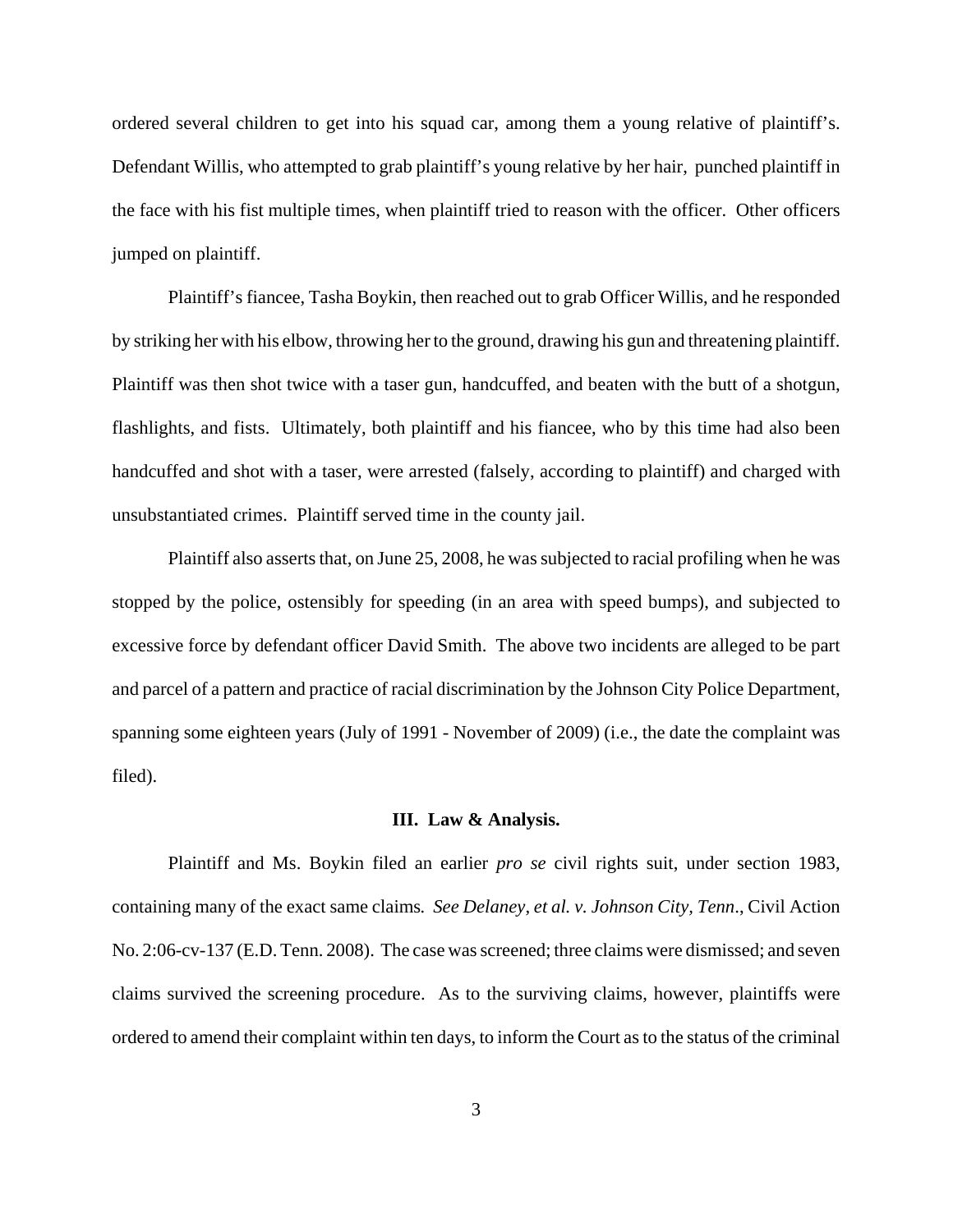proceedings brought against them, so that the Court could determine whether the doctrines in *Heck v. Humphrey*, 512 U.S. 477 (1994), or *Wallace v. Kato*, 549 U.S. 384 (2007), applied to the remaining claims.<sup>2</sup> (Civil Action No. 2:06-cv-137, Doc. 5, Order of December 12, 2007). Copies of the Order were mailed to plaintiffs at the last address they provided to the Court, but both Orders were returned, with the face of the envelopes marked, "UTF" (Unable to Forward). The Court dismissed the case for want of prosecution on January 22, 2008, (*id*., Docs. 8 & 9), and nothing was heard from either of them until plaintiff Delaney telephoned the Clerk's Office to update his address. (*Id*., Docket Entry of September 10, 2009). Copies of the Orders entered in his case were re-mailed to him that same date. (*Id*.).

In the instant complaint, filed on November 25, 2009, plaintiff disclaims that he has filed other lawsuits in this Court dealing with the same facts involved in the present action. (Compl. at 1-2). The Court is at a loss as to why he has made these affirmations involving his prior litigation history in his sworn pleading, given that he was sent copies of filings in the earlier action nearly eleven weeks before. At any rate, all but one, or possibly two, of the claims asserted in *this* suit (2:09-cv-269) were also presented in the previous suit (2:06-cv-137). In this category of claims are two dismissed in the earlier suit for failure to state a claim (i.e., conspiracy and failure-to-train claims). These two claims, having been decided in the earlier case, cannot be raised in this one, under the doctrine of collateral estoppel*. See Commissioner v. Sunnen*, 333 U.S. 591, 599 (1948) (explaining that collateral estoppel "is designed to prevent repetitious lawsuits over matters which

<sup>&</sup>lt;sup>2</sup> Heck holds that a § 1983 claim for damages must be dismissed where a judgment in favor of a plaintiff would necessarily imply the invalidity of his state court conviction or sentence, unless the conviction or sentence has already been invalidated. *Wallace* carved out a *Heck* exception for a false arrest claim and any other claim related to rulings that will likely be made in a future criminal trial: such claims are to be stayed until the criminal case or the likelihood of a criminal case is ended.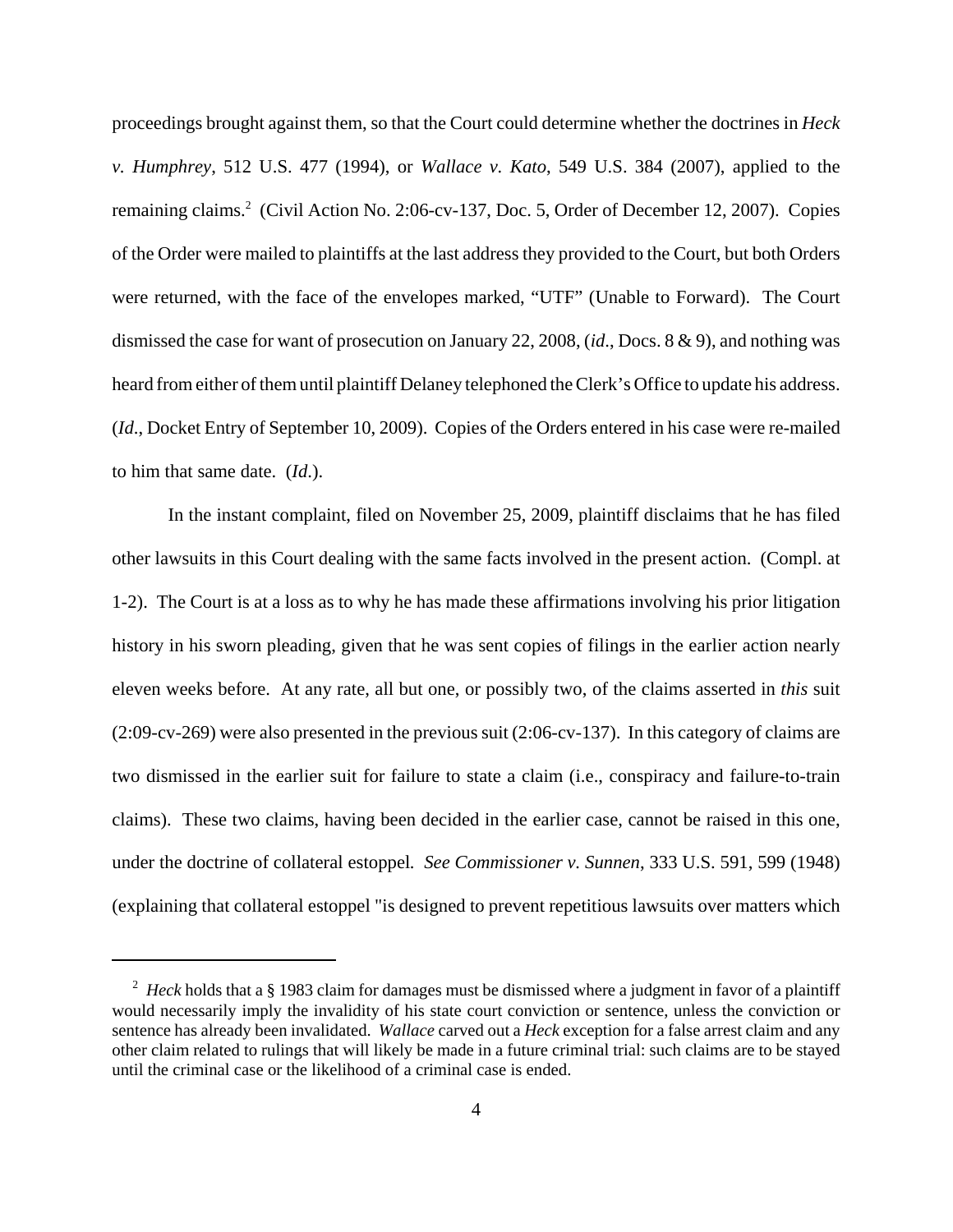have once been decided and which have remained substantially static, factually and legally"); *see* also Olsen v. Mukasey 541 F.3d 827, 831 (8<sup>th</sup> Cir. 2008) ("Olsen has also already litigated his equal protection claim. . . [and it] . . . is barred by collateral estoppel.") (citations omitted).

 Other claims now offered in this lawsuit (i.e., claims of false arrest, false detention, false confinement, malicious abuse of process, assault, battery, and intentional infliction of emotional distress) were likewise asserted in the earlier lawsuit. Those claims, though not decided in the prior action, may not advance in this case either. This is so because allegations as to defendants' actions or failures to act on July 4, 2005, would be barred by the state's one-year statute of limitations which applies to § 1983 civil rights actions filed in Tennessee. *Wilson v. Garcia*, 471 U.S. 261, 275-76 (1985) (holding that state limitations statute determines timeliness of § 1983 claims which arose in that state); *Porter v. Brown*, 289 Fed. Appx. 114, 116, 2008 WL 3838227, \*2 (6th Cir. 2008) ("[O]ur precedent has long made clear that the limitations period for § 1983 actions arising in Tennessee is the one-year limitations provision found in Tenn. Code Ann. § 28-3-104(a)."). As noted previously, the suit sub judice was filed on November 25, 2009, and only claims arising within the one-year period preceding that date are timely. The same thing holds true for plaintiff's allegations concerning his June 25, 2008, traffic stop, supposedly for speeding, but actually due to racial profiling because that alleged incident preceded the filing of the present complaint by more than one year.

These untimely claims are not saved by plaintiff's argument, broadly construed, that his medical records constitute new evidence, showing that he is not well and has been diagnosed with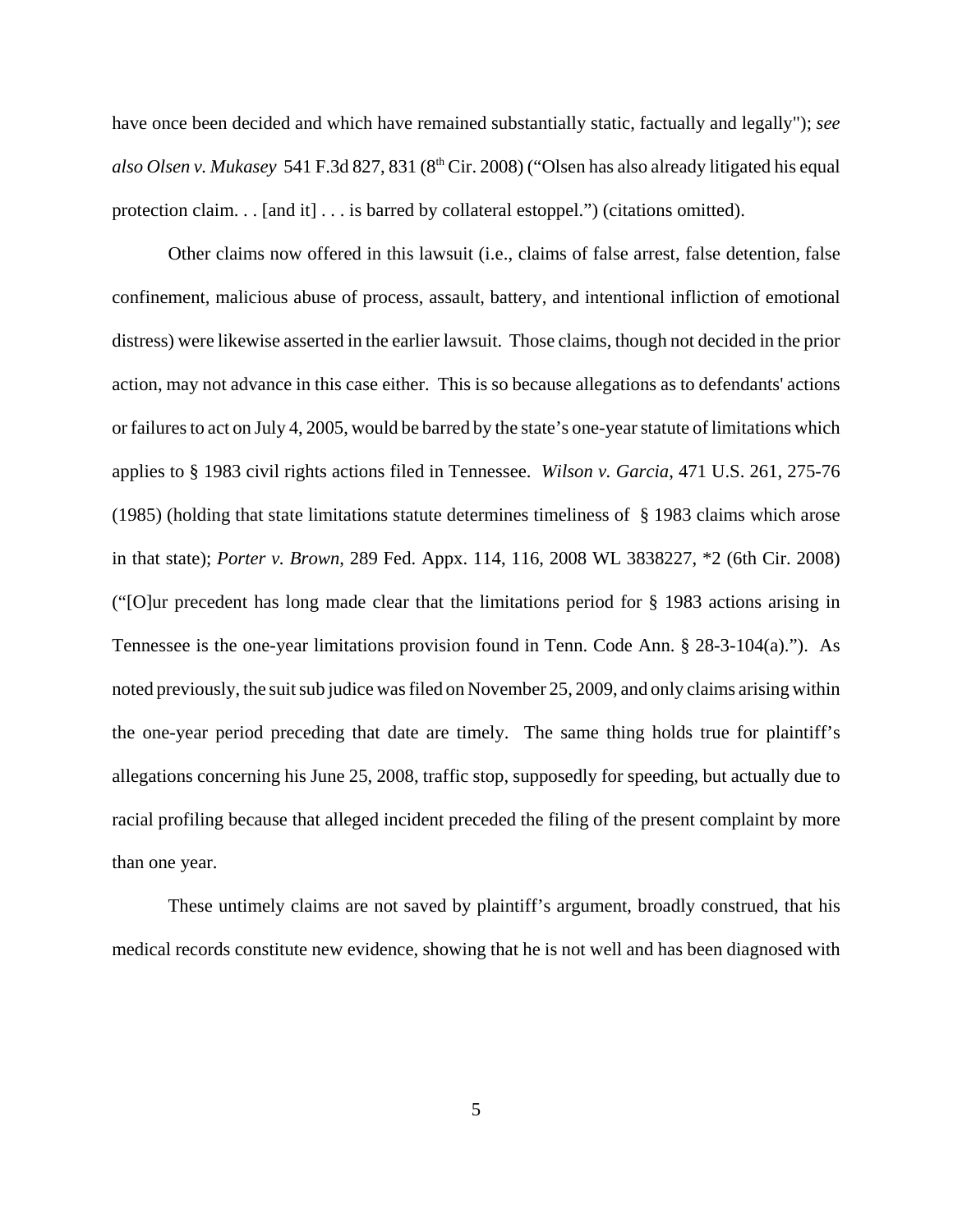"permanent and progressively damaging debilitating conditions in [his] spine and other body parts." [Doc. 2, Attachments  $1 \& 11$ ].<sup>3</sup>

Tennessee has a savings statute which tolls the one-year limitations period for persons legally incapacitated (i.e., under the age of eighteen) or mentally incapacitated (of unsound mind) at the time the claim accrues. *See* Tenn. Code. Ann. § 8-1-106. Federal courts in Tennessee apply this statute to § 1983 cases, as an integral part of the state's limitations system. *Hardin v. Straub*, 490 U.S. 536, 537-38 (1989); *King v. Gillis*, 1996 WL 671385 (6th Cir. Nov. 19, 1996) (finding that Tennessee's savings statute is to be applied on remand of an inmate's § 1983 case to determine whether the suit was time-barred).

Even though the state's tolling statute applies, this does not help plaintiff because his purported disability falls within neither of the categories covered by the statute. Plaintiff does not allege that he was under eighteen at the time his cause of action accrued. Nor does he maintain that he suffered from mental infirmities which rendered him "incapable of attending to any business, or of taking care of h[im]self" or "unable either to manage his personal affairs or to understand his legal rights and liabilities." *Crawford v. Beatty*, 108 S.W.3d 877, 880 (Tenn. Ct. App. 2003) (defining unsound mind) (quoting *State v. Nix*, 40 S.W.3d 459, 463 (Tenn. 2001)).

Equally unavailing is plaintiff's contention that a conspiracy to discriminate against him, which began in 1991, continued up to the date he brought the instant complaint. The Court infers that plaintiff, by so contending, is attempting to invoke the "continuing violation" doctrine. Under a continuing-violation theory, the date a claim accrues can be extended by considering "as timely

<sup>&</sup>lt;sup>3</sup> According to the medical reports, plaintiff suffers from Myofascial Pain Syndrome and Fibromyalgia, as well as other physical ailments.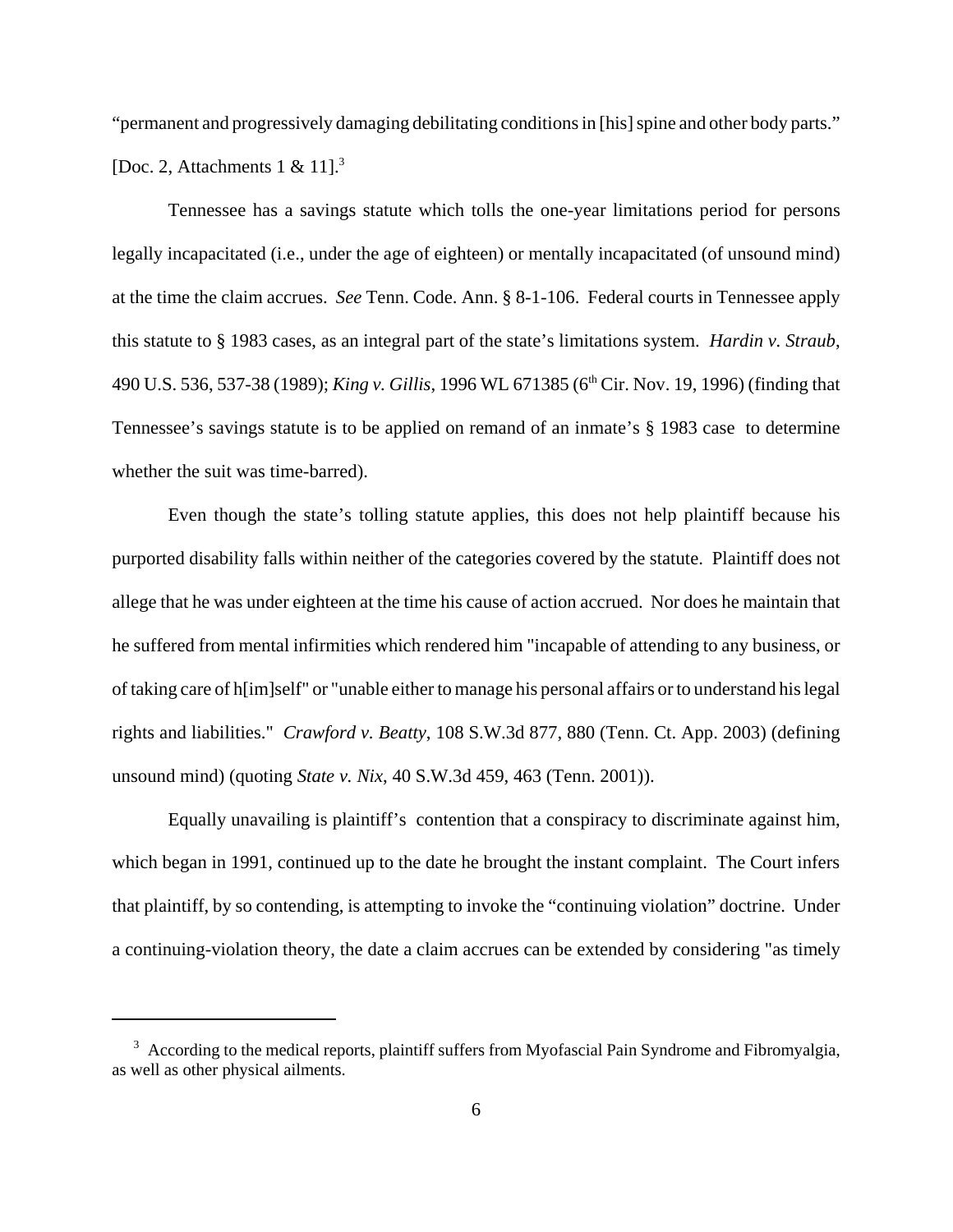all relevant violations 'including those that would otherwise be time[-]barred.'" *National Parks Conservation Ass'n. Inc. v. Tennessee Valley Authority*, 480 F.3d 410, 416 (6th Cir. 2007) (quoting *Sharpe v. Cureton*, 319 F.3d 259, 267 (6th Cir. 2003)).

Federal law determines when a § 1983 claim accrues, thus triggering the running of the statute of limitations. *Eidson v. State of Tenn. Dep't of Children's Servs.*, 510 F.3d 631, 634 (6th Cir. 2007). A claim accrues "when the plaintiff has a complete and present cause of action, that is, when "the plaintiff can file suit and obtain relief." *Wallace v. Kato*, 549 U.S. 384, 388 (2007) (all citations and internal quotation marks omitted).

It seems obvious that plaintiff had "a complete and present cause of action" in July of 2005, based on the fireworks fracas since he, in fact, raised such claims in his civil rights action brought within one year of that date and since the Court did not find those claims to be untimely. Thus, the claims arising out of the fireworks incident accrued on July 4, 2005, or thereabouts.

But even if the claims did not accrue on that date, the Court need not determine whether the civil conspiracy alleged here (as a pattern or practice of conduct on the part of local law enforcement officers to discriminate against plaintiff) is a "continuing violation" which extends that accrual date of his claims because plaintiff has not stated a conspiracy claim in the first place. A civil conspiracy, as explained by the Sixth Circuit, "is an agreement between two or more persons to injure another by unlawful action. *Spadafore v. Gardner*, 330 F.3d 849, 854 (6th Cir 2003) (citing *Hooks v. Hooks*, 771 F.2d 935, 943-44 (6th Cir. 1985)). Here, plaintiff claims that a pattern of discriminatory harassment exists, but he has not provided any facts to show that there has been "a meeting of the minds" between two or more defendants as to one plan, *see Spadafore*, 330 F.3d 854, to violate plaintiff's constitutional rights.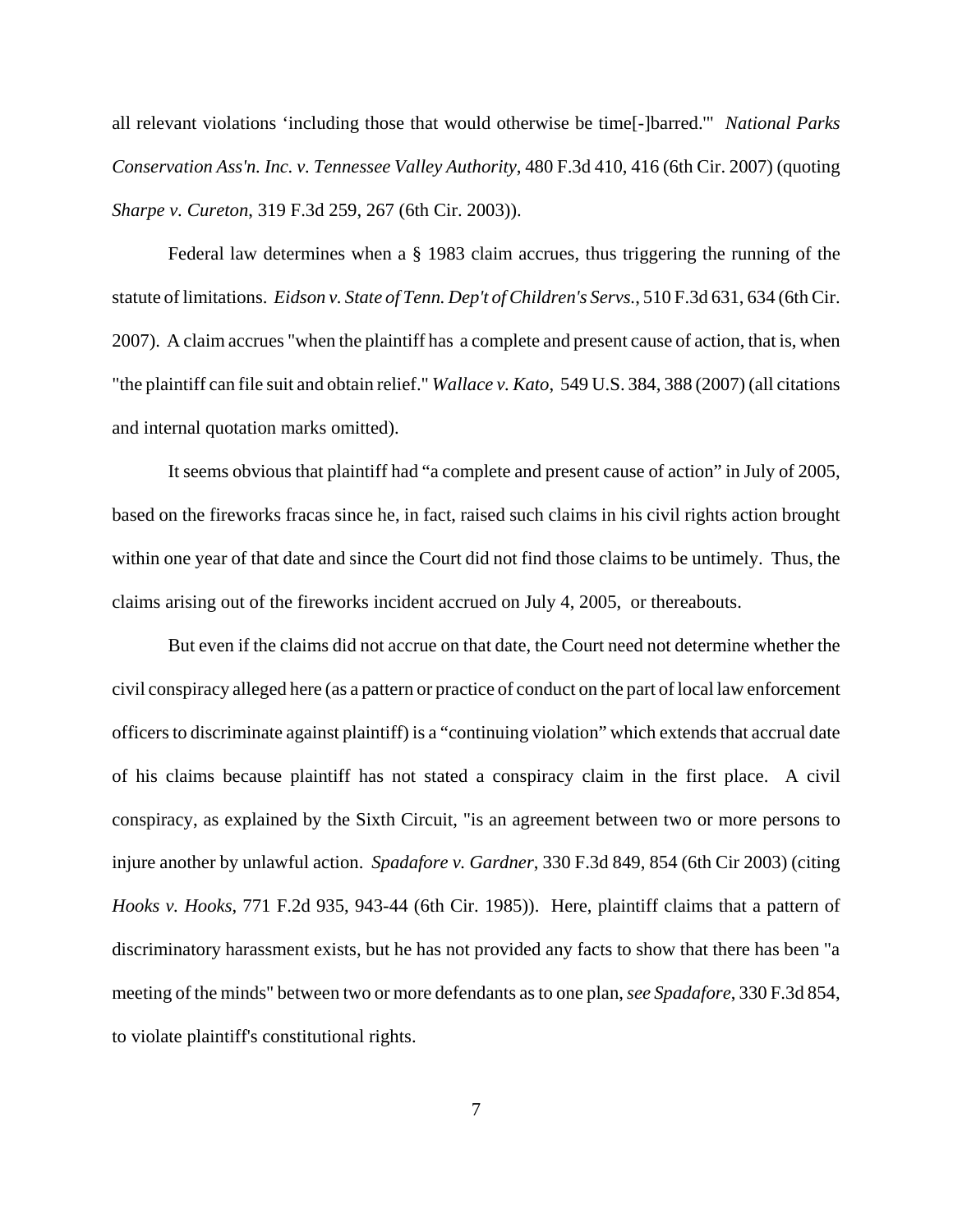Moreover, conspiracy claims must be pled with some degree of specificity; vague and conclusory allegations unsupported by material facts are insufficient. *Id*.; *see also Chapman v. City of Detroit*, 808 F.2d 459, 465 (6th Cir.1986) (holding that § 1983 complaint must contain factual basis for claims, skeletal allegations of unconstitutional conduct inadequate). Constructing a constitutional claim against a defendant in a civil rights case requires more than piling one allegation on top of another, as plaintiff has done.<sup>4</sup> See e.g., Bell Atlantic Corp. v. Twombly, 550 U.S. 544 555-56 (2007) (" [T]he pleading must contain something more ... than ... a statement of facts that merely creates a suspicion [of] a legally cognizable right of action") (quoting 5 C. Wright & A. Miller, Federal Practice and Procedure § 1216, pp. 235-236 (3d ed. 2004)). Plaintiff's assertion of the existence of a longstanding discriminatory conspiracy lacks merit, is conclusory, and fails to state a § 1983 claim for relief.

As to plaintiff's claims against Attorney Alex VanBuren, Family Nurse Practitioner Tina Killebrew, and the Appalachian Medical Center (if there are any claims remaining), plaintiff must show that each of them: 1) deprived him of a right secured by the Constitution and the laws of the United States 2) while acting under color of state law. *Flagg Brothers, Inc. v. Brooks*, 436 U.S. 149, 155 (1978). The second element is missing here.

The conduct of a private defendant is actionable under § 1983 only if the conduct can be fairly attributable to the state, *see Catz v. Chalker*, 142 F.3d 279, 289 (6th Cir.1998); *Collyer v.*

<sup>&</sup>lt;sup>4</sup> In addition to the fireworks and speeding encounters between plaintiff and the police which occurred in 2005 and 2008, other alleged acts of discriminatory harassment include police department intimidation of witnesses (i.e.the NAACP), who otherwise would have come to court and served as witnesses to the 2005 encounter and the construction of a police substation across from his house. There are also allegations that two officer defendants, as a part of the conspiracy, have taunted him or his family, driven by plaintiff's house in official and private vehicles, broken into his house (or having someone else do it), and hiding behind bushes and houses, keeping his house under surveillance, without a warrant (plaintiff has this on video). Plaintiff has not indicated when any of these things occurred.